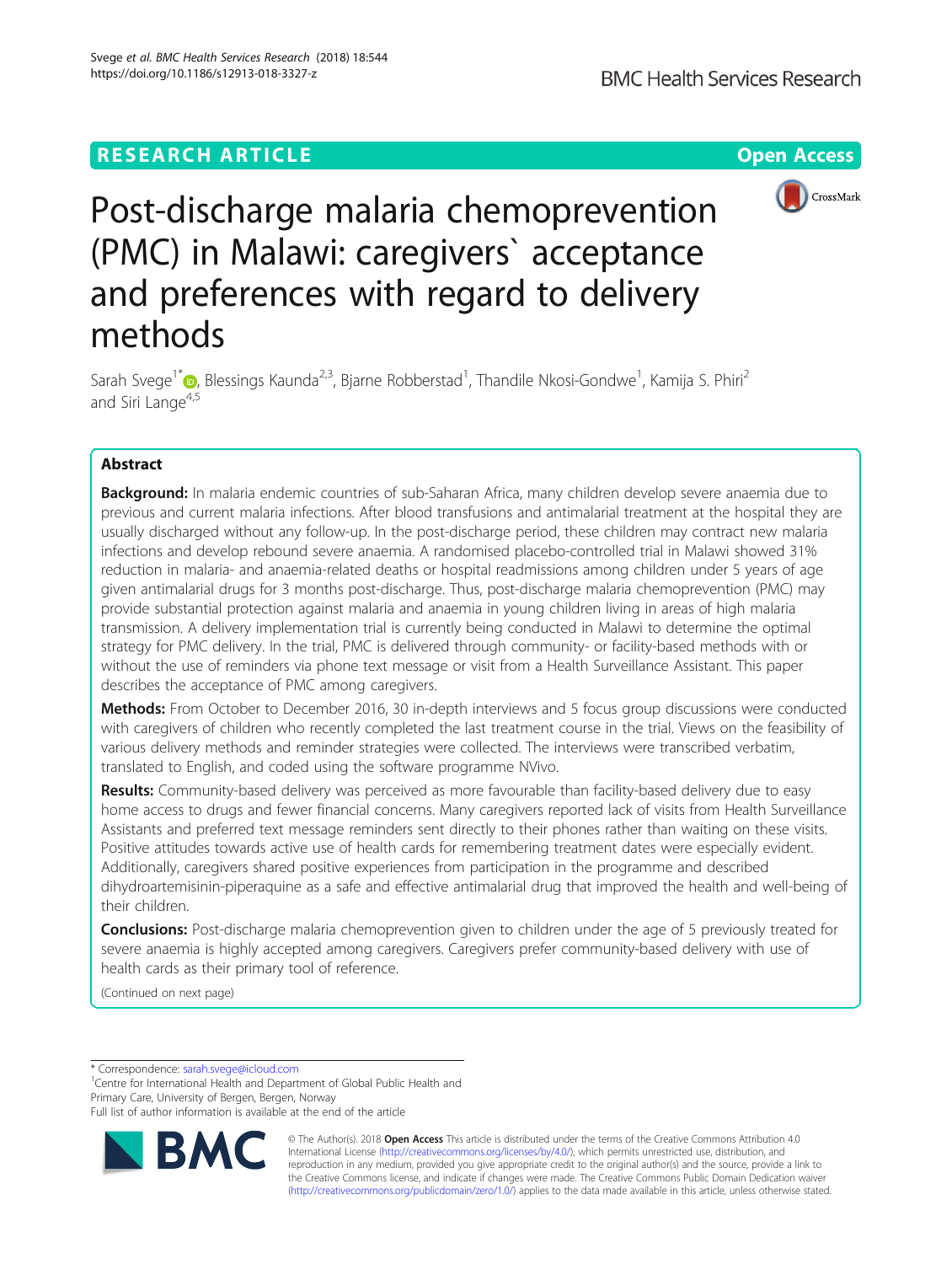# (Continued from previous page)

**Trial registration: [NCT02721420](https://clinicaltrials.gov/ct2/show/NCT02721420) (February 13, 2016).** 

Keywords: Post-discharge malaria chemoprevention, Dihydroartemisinin-piperaquine, Community-based delivery, Facility-based delivery, Community health worker, Text message reminder, Public health card, Malawi

# Background

In sub-Saharan countries many children develop severe anaemia as a result of previous and current malaria infections. Standard treatment at the hospital is blood transfusion and a short treatment course of antimalarial drugs. After an episode of severe anaemia, the red blood cell production needs at least 6 weeks to recover. If children experience recrudescent malaria infections or contract new infections in this period, the haematological recovery is further prolonged and they are at risk of developing rebound severe anaemia [\[1](#page-10-0)].

No specific strategy of follow-up care for children in the post-discharge period has been established. In 2012, our research group conducted a randomised placebo-controlled trial in Malawi where children under 5 years of age with severe anaemia received post-discharge malaria chemoprevention (PMC) of artemether lumefantrine (AL) for 3 months [\[2\]](#page-10-0). By 6 months, 31% of deaths or hospital readmissions due to severe malaria or anaemia were prevented. These findings suggest that PMC may provide a substantial protection against malaria- and anaemia related morbidity and mortality among young children living in malaria endemic areas. Therefore, to inform policy and guide implementation, a delivery implementation trial is currently being conducted in Malawi to determine the optimal PMC delivery strategy (ClinicalTrials.gov [NCT02721420\)](https://clinicaltrials.gov/ct2/show/NCT02721420).

Children enrolled in the trial are 4–59 months old, clinically stable with body weight of 5 kg or above, and have completed at least one blood transfusion. Study participants are required to receive the antimalarial drug dihydroartemisinin-piperaquine (DHP) at 2, 6 and 10 weeks post-discharge. Each treatment course lasts for 3 days and caregivers are instructed to dissolve the drugs in water before giving it to their children to drink. In previous intervention studies, DHP is reported to be a well-tolerated, long-acting and effective antimalarial drug with few serious adverse events  $[3-5]$  $[3-5]$  $[3-5]$  $[3-5]$ .

Participants in the PMC trial are randomly allocated to one of five study arms, where the delivery strategies are either community- or facility-based (Table [1\)](#page-2-0). In the community-based study arms  $(1 + 2 + 3)$  caregivers receive all drugs at the hospital before their children are discharged from the hospital. Caregivers are expected to remember treatment dates with the following aids:

Arm 1. Exclusive use of the child's health card.

#### Arm 2. Text message reminder.

Arm 3. Visit from Health Surveillance Assistant.

In the facility-based study arms  $(4 + 5)$  caregivers are instructed to collect drugs at the hospital for each treatment course. They are expected to remember dates for drug collection with the following aids:

Arm 4. Exclusive use of the child's health card.

Arm 5. Text message reminder.

The overarching objective is to determine which strategy is best suited for large-scale and long-time implementation of PMC in areas of high malaria transmission. This article presents a qualitative study on acceptance among caregivers. It is undertaken in parallel with the trial in Malawi, and explores views on PMC and the five proposed delivery mechanisms. Since PMC drugs are administered to children at home by caregivers, their awareness and acceptance towards the programme will greatly influence level of drug uptake.

#### Qualitative study on acceptance and feasibility of PMC

No qualitative study has been published that investigated the acceptance of antimalarial drugs given as PMC. PMC is a malaria control strategy where antimalarial drugs are given as intermittent preventive treatment to children after discharge from the hospital. Intermittent preventive treatment (IPT) targets at-risk patients in areas of moderate-to-high malaria transmission, and evidence from previous clinical trials has resulted in recommendations from WHO to administer IPT to pregnant women (IPTp), infants (IPTi) and young children (IPTc) [[6](#page-10-0)–[8\]](#page-10-0). IPTp is delivered during antenatal care visits, whilst IPTi is administered to infants through the Expanded Programme of Immunisation (EPI) - and qualitative studies have shown high acceptance among providers and users in both programmes [\[9](#page-10-0)–[11\]](#page-10-0). In the case of IPTc – or seasonal malaria chemoprevention (SMC) – no clear guidelines on treatment delivery have been developed. SMC targets a large group of children regardless of present malaria status, and is less applicable to local settings since these children have limited contact with the health system. However, previous clinical trials have shown high uptake of SMC when delivered by village health workers or volunteers at community level [\[12,](#page-10-0) [13\]](#page-10-0).

Caregivers in study arms 2 and 5 in the delivery implementation trial receive a text message reminder when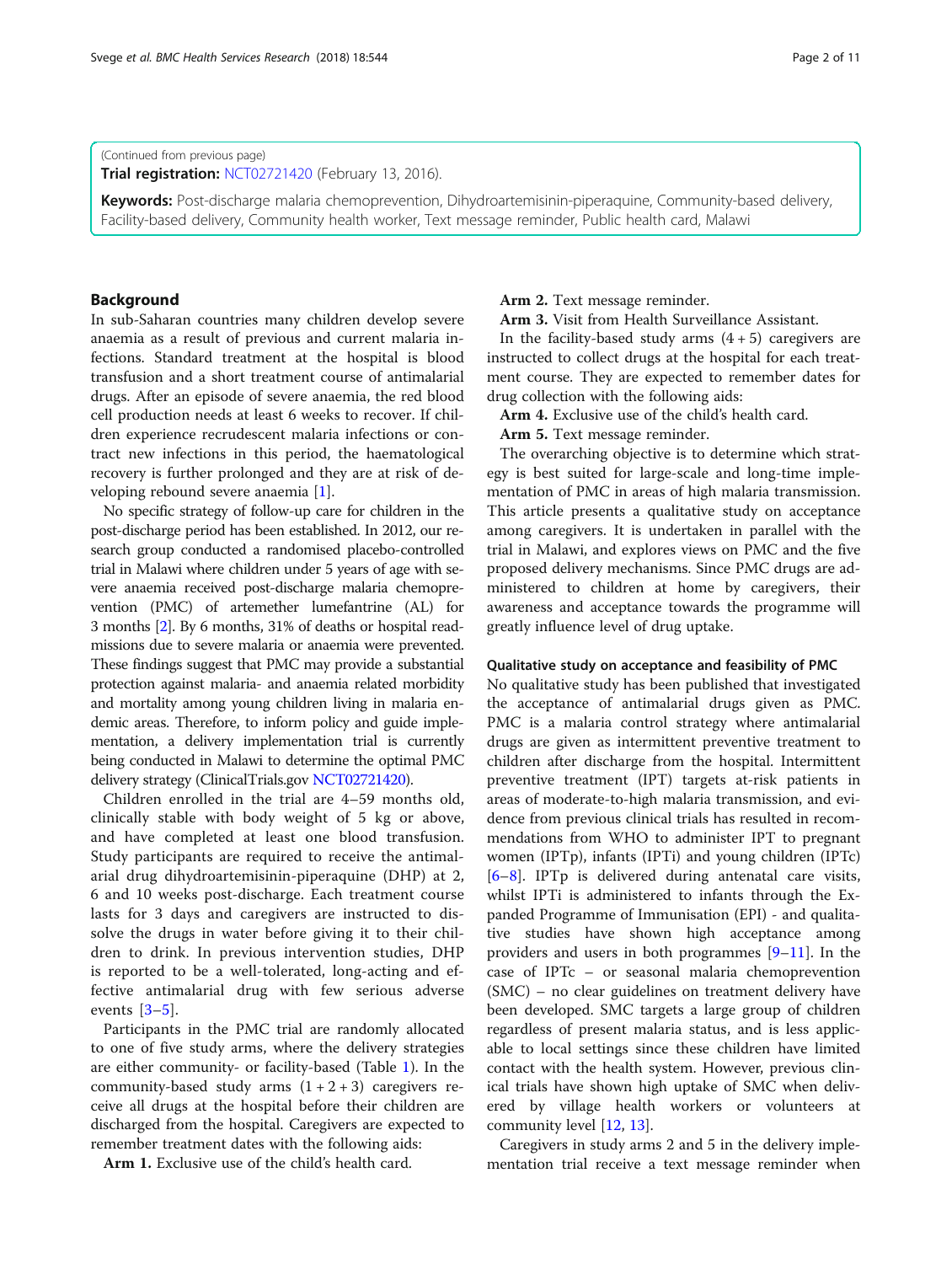<span id="page-2-0"></span>Table 1 Study arms

| Study<br>arm   | Community-<br>based delivery | Facility-based<br>delivery | Exclusive use<br>of health card | Text message<br>reminder | Visit from Health<br>Surveillance Assistant | In-depth<br>interviews (IDIs) | Focus group<br>discussions (FGDs) |
|----------------|------------------------------|----------------------------|---------------------------------|--------------------------|---------------------------------------------|-------------------------------|-----------------------------------|
|                | X                            |                            | Χ                               |                          |                                             |                               | $1(n=6)$                          |
|                | X                            |                            |                                 | X                        |                                             | 6                             | $1(n=8)$                          |
|                | $\times$                     |                            |                                 |                          | X                                           | 6                             | $1(n = 10)$                       |
| $\overline{4}$ |                              | X                          | X                               |                          |                                             | 6                             | $1(n=6)$                          |
|                |                              | X                          |                                 |                          |                                             | 6                             | $1(n=5)$                          |

the treatment course is due. Network and mobile phone coverage is improving in sub-Saharan countries and the use of mobile and wireless technologies in health care (mHealth) has the potential to enhance access and ad-herence to treatment [[14\]](#page-10-0). In paediatric malaria treatment, discordant evidence on the effectiveness of text message – or Short Message Service (SMS) – has been presented. A short, informative text message reminder has proven to increase level of adherence to antimalarial treatment among children [[15\]](#page-10-0) while other studies show little difference in adherence between SMS-intervention and control groups [[16,](#page-10-0) [17](#page-10-0)]. A qualitative study from Kenya detected high level of acceptance among caregivers towards use of text-messages in malaria treatment of children [[18\]](#page-10-0). Extensive phone ownership, network availability and literacy was reported as enabling factors, but the text message intervention was not applied to the local setting for continued investigation. Do caregivers in the PMC trial consider text message reminders to be applicable in a real-life rural Malawian context?

In study arm 3, caregivers are supposed to be visited by a community-based Health Surveillance Assistant (HSA) one or two days before each of the treatment courses. Previous studies on SMC have shown how involvement of community-based health workers positively affects drug uptake [[12](#page-10-0), [13](#page-10-0)]. The Malawian Ministry of Health hires HSAs to provide health promotion activities in rural and urban communities with populations of 1000 people or more. In prior qualitative studies, HSAs report a set of multifaceted challenges impairing their motivation and work performance [\[19,](#page-10-0) [20\]](#page-10-0). These challenges include supply shortages, heavy workload, lack of supervision and limited financial incentives. What are the perceptions of caregivers on the accountability of HSAs and the feasibility of reminder visits?

Adherence to preventive malaria treatment may be challenged by caregivers who question the value and necessity of giving drugs to children who seemingly appear healthy and have not been tested for malaria [[21,](#page-10-0) [22](#page-10-0)]. Lack of preceding laboratory and screening assessments leads to uncertainty of treatment rationale - and caregivers may find it difficult to understand the importance of giving drugs as a preventive measure. How do caregivers in the PMC trial view the value and effectiveness of preventive malaria treatment?

# **Methods**

#### Study setting

Study participants ( $n = 375$ ) in the clinical parent study are recruited from 1480 villages in the catchment area of Zomba Central Hospital in the Zomba district of Malawi. The district has an estimated population of about 970,000 inhabitants. The majority of study participants reside in rural communities and their caregivers mainly perform subsistence farming or are involved in small-scale businesses (Table [2](#page-3-0)). In Malawi, primary school is grade 1–8 and secondary school is grade 9–12. 26% of women and 36% of men age 15–49 have at least some secondary education. In rural areas, 14% of women have never attended school, and only 1% attended more than secondary school compared with 12% in urban areas [[23\]](#page-10-0). In our sub-study, 14.1% attended secondary school and the remaining 85.9% only had primary schooling. 53 out of 64 informants reported to be literate during enrolment to the main study. Malaria transmission in the Zomba district follows a perennial pattern with especially high transmission during the rainy season from November until April.

## Sample selection and data collection

Methodically, this study has a qualitative, exploratory and interpretative design [[24\]](#page-10-0). From October to December 2016, 30 semi-structured in-depth interviews (IDIs) and 5 focus group discussions (FGDs) were conducted with caregivers of children in the clinical trial. Most participants in research interviews were female caregivers whose children recently completed the study.

Data collection tools were reviewed and refined by the first, second and last author before and during fieldwork. All interviews and focus groups were conducted in the local language Chichewa. Informants were purposively and strategically selected to ensure a wide range of urban-to-rural areas of residence, although the majority lived in rural areas. The objective of the qualitative research interviews was to elicit information on perceptions of PMC and the five delivery strategies. IDI guides consisted of open-ended questions on decision-making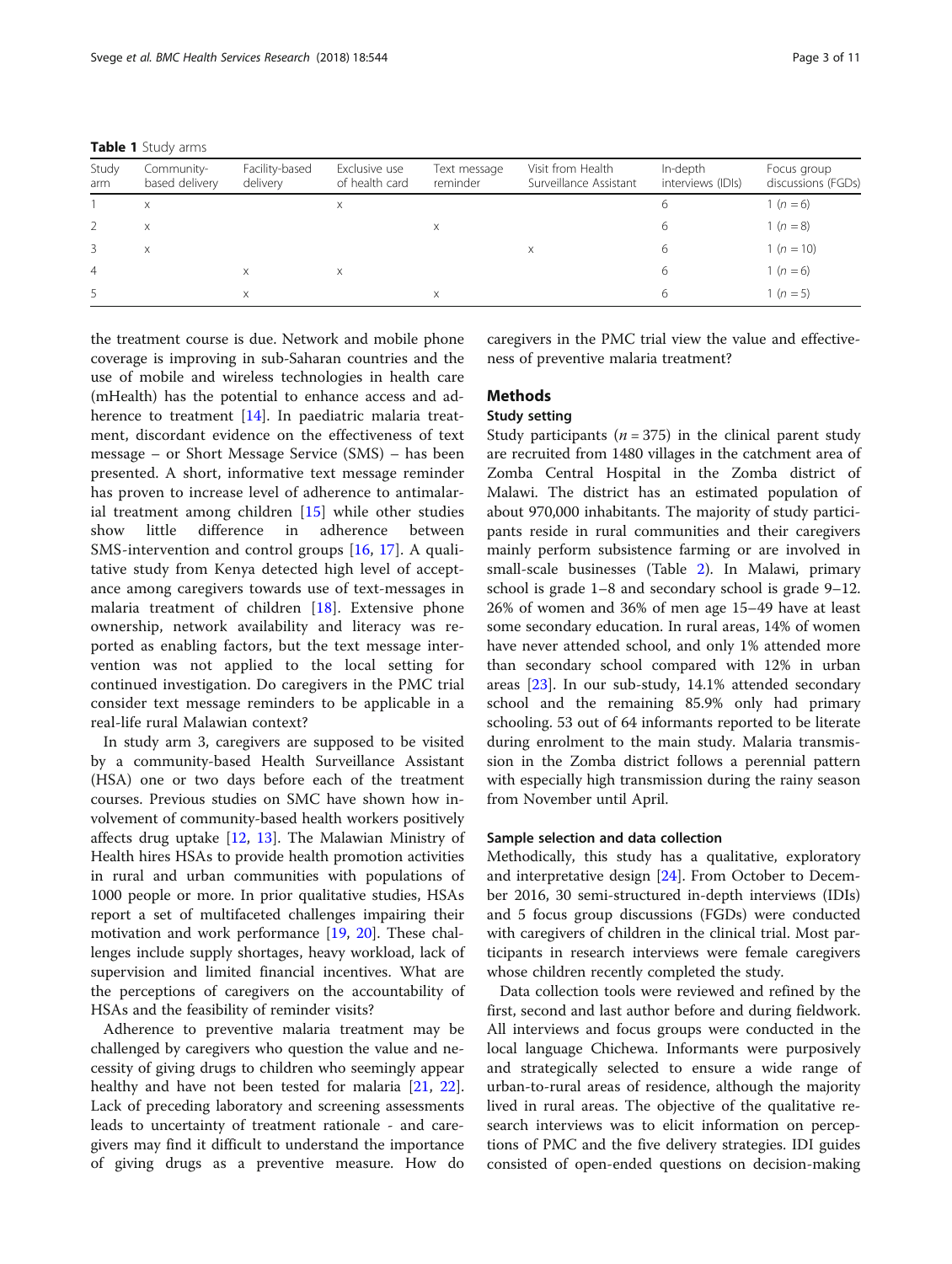| Age              | Marital status     | Education (grade) | Number of children | Occupation       | Hours to hospital   |
|------------------|--------------------|-------------------|--------------------|------------------|---------------------|
| $< 20$ 3.1(2)    | Single 9.4 (6)     | 1-4 25 (16)       | $1 - 351.6(33)$    | Farmer 68.8 (44) | 1-2 65.6 (42)       |
| 20-30 54.7 (35)  | Married 71.9 (46)  | $5 - 860.9(39)$   | $4-6$ 37.5 (24)    | Trader 23.4 (15) | $2.5 - 3.5$ 25 (16) |
| $>$ 30 42.2 (27) | Divorced 18.7 (12) | $9 - 12$ 14.1 (9) | $7 - 9$ 10.9 (7)   | Other 7.8 (5)    | $>4$ 9.4 (6)        |

<span id="page-3-0"></span>**Table 2** Informant characterstics in % and n (total =  $64$ )

at household level, preferred method of drug delivery, economic concerns and views on preventive malaria treatment. Six caregivers in each study arm were selected to take part in IDIs. The second author (BK) conducted all IDIs in the homes or villages of caregivers. These locations are thought to be well-suited for disclosure of personal views on subjective and sensitive themes. SS took ethnographic field notes during all IDIs to describe interview setting and capture non-verbal observations. This supplementary data enhanced our understanding of the study context where beliefs, concerns and preferences of informants were shaped.

After finishing the IDIs, FGDs with 5–10 participants from each study arm were arranged. Participants were selected from the group of remaining caregivers that had not been included in IDIs. They were invited to attend FGDs through phone calls or in-person visits. Analysis of incoming data from IDIs generated interesting themes and trends which were further investigated during FGDs. Thus, results from in situ analysis of IDIs were used to sharpen topics for the FGD guide. FGDs had a special focus on comparing the benefits and barriers of the different delivery and reminder systems. All FGDs were conducted at Zomba Central Hospital by one facilitator and two note takers who are all native speakers of the local language. The hospital was an appropriate location for collecting perceptions on less sensitive topics, and logistically convenient considering the many villages represented within the groups. Participants received refreshments and travel reimbursement. The first author was present during all interviews and group discussions. IDIs and FGDs were recorded, transcribed verbatim and translated to English by three research assistants. Thorough quality checks on a random sample of transcripts were done prior to data analysis by comparing transcripts to audio recordings.

# Data analysis

English transcripts were imported into the coding software programme NVivo Version 11. Iterative and detailed transcript readings allowed a gradual familiarisation with and immersion into the data material. Thematic analysis followed the framework approach with pre-defined codes developed a priori on the basis of study aim, which were further supplemented by codes emerging from data analysis [\[25](#page-10-0), [26\]](#page-10-0). Both deductive and inductive codes were included in a NVivo coding set. During flexible, recursive and interpretative analysis, text segments of interest were compared, contrasted and attached to appropriate codes. The data analysis was process-oriented and took place both during and after fieldwork through briefing sessions and discussions within the research team. This analytic path has facilitated extraction of meaning and discovery of regularities, similarities and divergence in the data material.

# Ethical considerations

Ethical approval for the PMC trial and its sub-studies was granted from the College of Medicine Research and Ethics Committee (COMREC) and the Pharmacies and Poisons Board of Malawi, as well as the Regional Committees for Medical and Health Research Ethics in Norway. During enrolment to the main study, a written informed consent was obtained from all caregivers of study participants. Additionally, a new written informed consent was collected from caregivers selected for qualitative interviews and group discussions. In cases of low literacy, informants would sign with a thumbprint or a witness signed on behalf of the informant. One consent form was kept by study staff, whilst another was given to the informant. All informants were masked with study ID numbers to ensure anonymity during IDIs and FGDs. Statements included in this article carry no personal identifiers. Data material is securely stored, and can only be accessed by study staff.

## Results

In this section we explore how caregivers consider benefits and barriers of community- and facility-based delivery of PMC (Table [3](#page-4-0)), and their thoughts on use of health card, text message reminders or HSA visits to remember treatment dates (Table [4\)](#page-4-0).

#### Facility- versus community-based delivery of PMC

During research interviews and discussions, the issue of transportation emerged as a potential barrier of facility-based delivery. Nearly all informants live in rural, hard-to-reach areas of the Zomba district. On their way to the hospital, they often walk in addition to utilising various modes of transport; like bicycle taxis and minibuses. Roads can be narrow, bumpy and in some places non-existent - and during the rainy season navigation is especially difficult. Nevertheless, according to informants the main hurdle in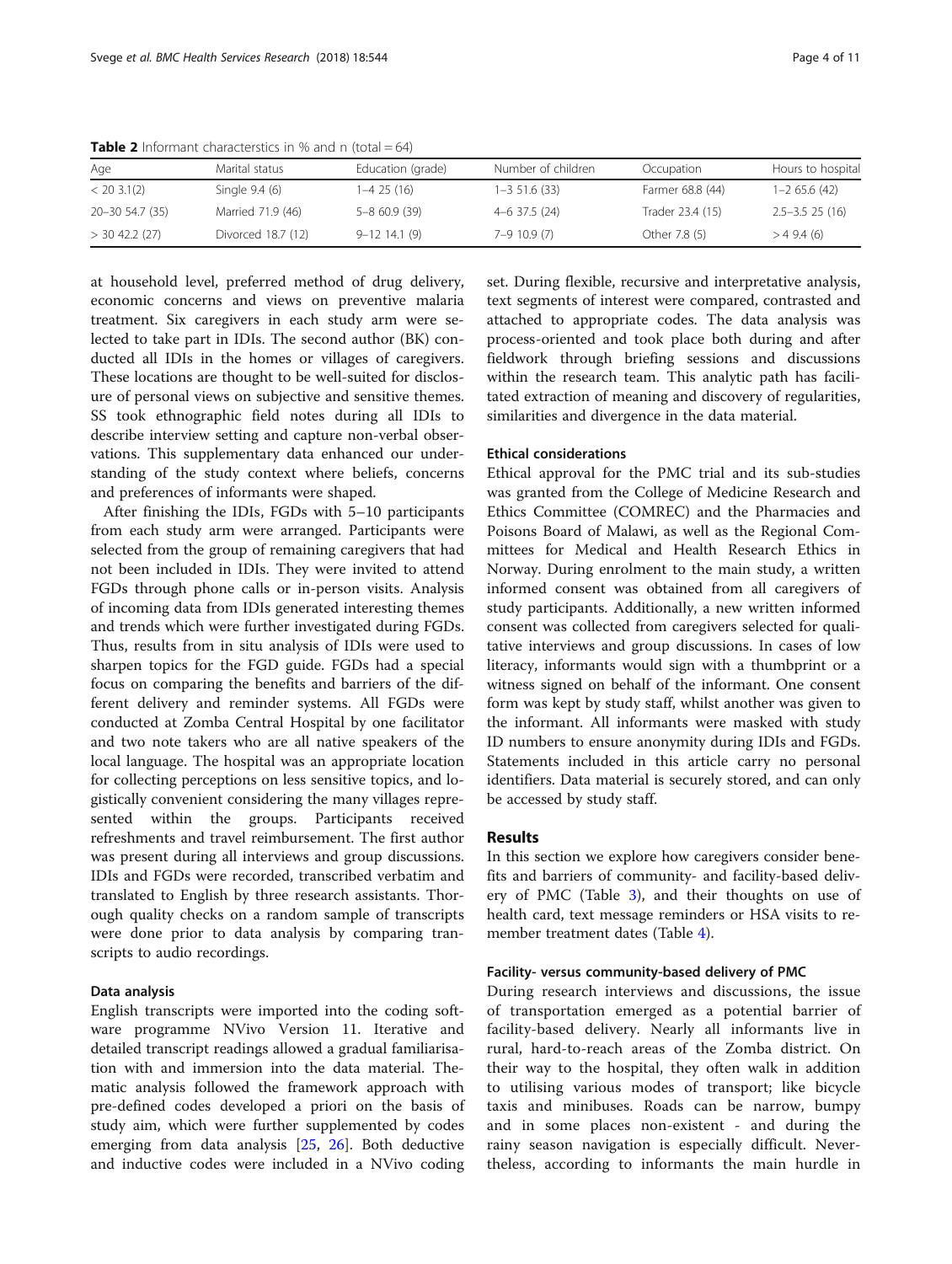| Main findings   | Facility-based delivery                                                                                                             | Community-based delivery                                                                                                                |  |
|-----------------|-------------------------------------------------------------------------------------------------------------------------------------|-----------------------------------------------------------------------------------------------------------------------------------------|--|
| <b>Benefits</b> | * More contact with health personnel<br>* Possibility of follow-up care at the hospital<br>* Safe drug storage at hospital pharmacy | * Easy home access to drugs<br>* Less financial concerns<br>* Less worries related to<br>care of children<br>* More time for work tasks |  |
| <b>Barriers</b> | * Travel expenses<br>* Extra work burden<br>* Long travel distance<br>* Challenging roads                                           | * Perceived negative effect of longtime<br>home drug storage on drug durability                                                         |  |

<span id="page-4-0"></span>Table 3 Reported benefits and barriers of facility- and community-based delivery of PMC

the facility-based study arms was lack of money to cover travel expenses. Many caregivers tackled this issue by doing extra labour or selling belongings. When pre-defined drug collection dates were near, they would strategically plan how to gather sufficient amounts of travel money:

"The challenge I was facing was money. As you can see in this village – money is a problem. Sometimes you have to do some piecework in the farm or sell your chicken if you have one so that you can find some money for transport. If you do not have anything then you are in big trouble. So when you are supposed to be going to the hospital you get worried about how you are going to travel. You try to borrow money and if you have chickens you sell them to make the journey possible." (Mother in arm 5, IDI)

Some caregivers were forced to borrow money from friends and relatives, and had problems paying back:

"Going to the hospital was a challenge to me because of the transportation expenses. Sometimes I had difficulties paying back the money I borrowed." (Mother in arm 4, IDI)

On drug collection dates, caregivers often used several hours of the day on travelling. For some, absence from home left work responsibilities untouched and children

unsupervised. Many brought their youngest children along for the journey if no one could watch them at home. When roads were difficult and the weather was unpleasantly hot this journey became tiring for both the child and its caregiver. Still, some willingly brought their children along with the intention of seeking follow-up care at the hospital. They saw it as a chance to maintain ongoing dialogue with hospital staff and ask questions if necessary. Thus, a strength of facility-based drug delivery was increased follow-up care and continuing contact with health personnel. Additionally, a few caregivers emphasised the value of drugs being stored at the hospital. They believed drugs should not be kept at home for an extensive period of time since this may threaten durability and effectiveness of the drug, whereas a hospital pharmacy provides a safe space for drug storage:

"It is better to collect medicine from the hospital considering that care for the medicine at the village may be hard with the houses we live in. Some of us stay in leaking houses so the medicine may even be soaked (…) and then we give it to the child. In this way you are giving a medicine that is not good to the child." (Father in arm 4, FGD)

Despite the benefits of strengthened follow-up care and safe drug storage, most informants in facility-based study arms spoke in favour of drug delivery through a

Table 4 Reported benefits and barriers of text message reminder, visit from HSA and exclusive use of health card

| Main<br>findings | Text message reminder                                                                                                                                                                                 | Visit from HSA                                                                                                                                                                         | Exclusive use of health card                                                                                                       |
|------------------|-------------------------------------------------------------------------------------------------------------------------------------------------------------------------------------------------------|----------------------------------------------------------------------------------------------------------------------------------------------------------------------------------------|------------------------------------------------------------------------------------------------------------------------------------|
| <b>Benefits</b>  | * Extra assurance<br>* Reminder is sent directly<br>to caregiver                                                                                                                                      | * Face-to-face interaction<br>* Assistance and counseling                                                                                                                              | * Active use of health card and memory<br>* Strengthens self-reliance<br>* Establishment of nearby reminder- and<br>support system |
| <b>Barriers</b>  | * Lack of phone<br>* Prolonged delivery of text message<br>via substitute phone owner<br>* Network and electricity problems<br>* Limited understanding of text<br>message content due to low literacy | * HSA unreliability<br>* Long distance between home<br>of study participant and HSA<br>* Reminder from the hospital goes via a HSA<br>and is not transferred directly to the caregiver | * Challenges with remembering treatment dates<br>* Limited understanding of health card content<br>due to low literacy             |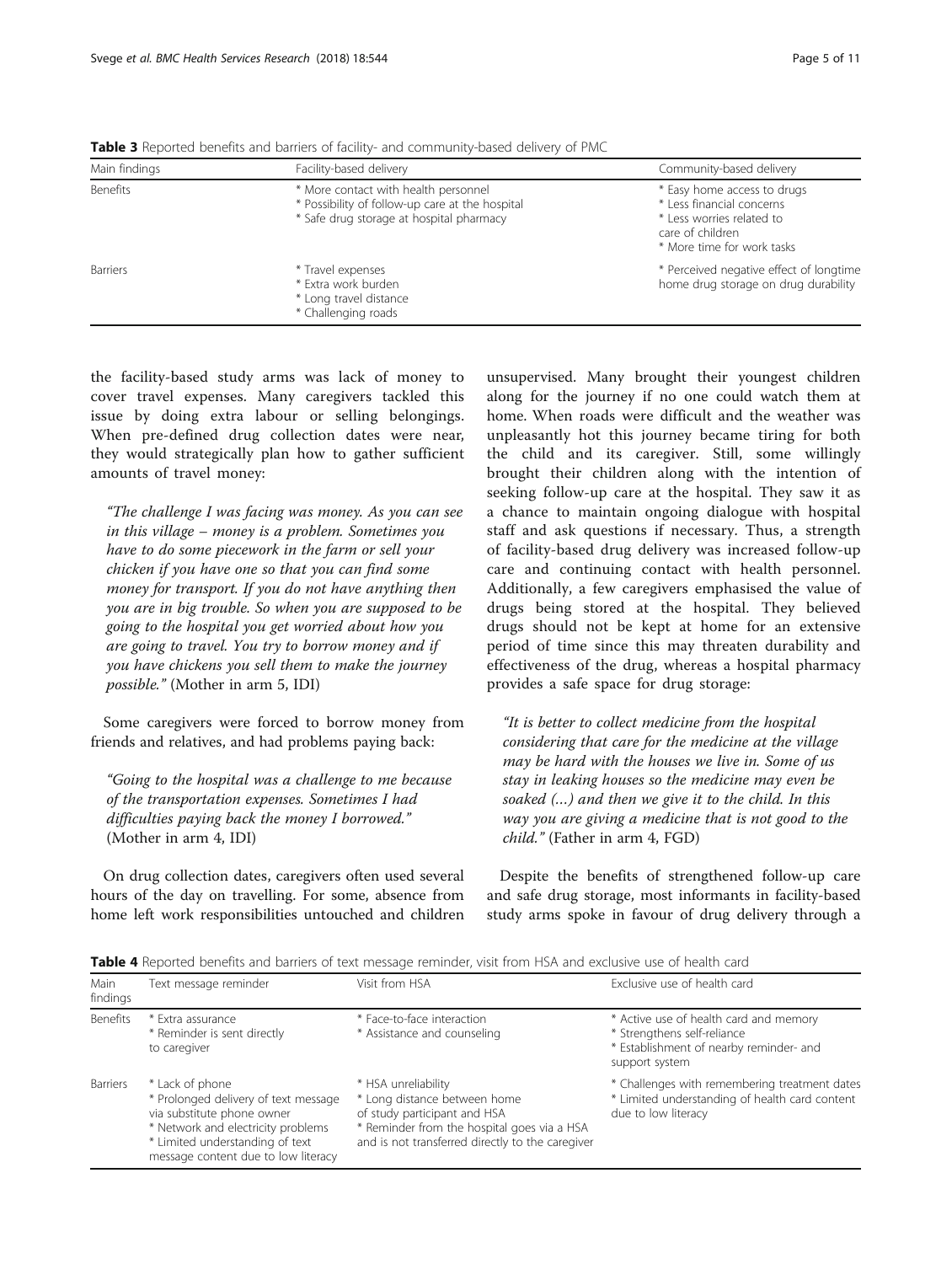community-based approach. They claimed that their concerns about the cost, time and risk of travelling to the hospital would mitigate if all drugs were collected at the hospital before discharge. Easy home access to drugs would ensure increased flexibility in matters of care and work:

"We always face challenges when it comes to issues of transportation in this area. To get to the hospital we need money for transportation and we have to travel a long distance to get to the hospital. After collecting the drugs we have to travel the same distance back home. This is why I prefer collecting all the drugs at once." (Mother in arm 5, IDI)

"Collecting all the drugs and having them at home is a good idea because when you do so you avoid a lot of things. If it happens that you do not have money for transportation on the day that you are supposed to go to the hospital to collect the drugs you don't need to worry because you have everything that you need right there at home." (Mother in arm 2, FGD)

"I was not finding any chance to do chores at home because I was waking up very early in the morning and there was no time to do anything else than going to the hospital to collect drugs." (Mother in arm 5, IDI)

A commitment to comply with treatment guidelines was evident among informants in both community- and facility-based study arms. Regardless of assigned delivery method, informants were dedicated and determined to follow instructions. Almost exclusively, they shared positive views on the trial drug and its effectiveness. Additionally, the appreciation and admiration towards health personnel at Zomba Central Hospital was apparent. Hence, economic constraints and other barriers did not overshadow their motivation to come for drug collection at the hospital. Still, most informants considered drug delivery at discharge less challenging both financially and personally. When asked to rank one method above the other, a clear majority preferred community-based delivery of PMC.

# Text message reminder versus visit from health surveillance assistant

In study arms 2 and 5, caregivers are supposed to be reminded via phone text message on days of drug administration or collection. Some informants described text messages as a "quick" and "easy" way of conveying reminders directly to caregivers. For them, it functioned as reassurance and encouragement on treatment dates:

"I think the text message is a very good approach because sometimes you may get busy and forget." (Mother in arm 5, FGD)

Nevertheless, numerous barriers to the use of text message reminders were reported. A recurring theme was the challenge of phone usage. Informants persistently stressed how lack of electricity, inadequate charging services and network problems impede their ability to receive text messages. Another frequently expressed obstacle was phone availability. Several caregivers do not own a phone and reminders were sent to the phone of a relative, neighbour or friend instead. In these instances, the message was often conveyed via multiple intermediate carriers before finally arriving with the caregiver. Thus, the passing of information could be disturbed, prolonged and, in some cases, permanently halted:

"Some of us do not have our own phones. We rely on other people's phones to receive these reminders. Relying on phones may become a problem if the owner of that phone is not around and the message does not get to you in time." (Mother in arm 2, FGD)

"My in-law received the reminder messages and would call one of the girls who lived right here in the community, and the girl would pass on the message to me. However, the girl who had the phone has now moved." (Mother in arm 2, IDI)

In study arm 3, caregivers are supposed to be visited by a Health Surveillance Assistant (HSA) when the treatment course is due. HSAs in Zomba district were instructed on their role in the PMC programme during briefing meetings held at local health centres before study initiation. The HSAs are supposed to act as message-carriers between health staff at hospital level and caregivers at community level.

Informants attached varying attributes to the HSAs during interviews and discussions. Some characterised them as lazy and negligent, whilst others shared an appreciation of HSAs and described them as helpful and generous. Caregivers in the HSA study arm acknowledged both benefits and barriers of this reminder strategy. They understood that the primary purpose of a HSA visit was to remind them on treatment dates, and some claimed that it also allowed exchange of questions and knowledge on malaria and other under-five childhood illnesses. The visit provided some of the caregivers with a sense of assurance that drugs were administered in a correct manner, and they addressed how a face-to-face interaction is prone to less misunderstanding than technology driven phone and text message communication: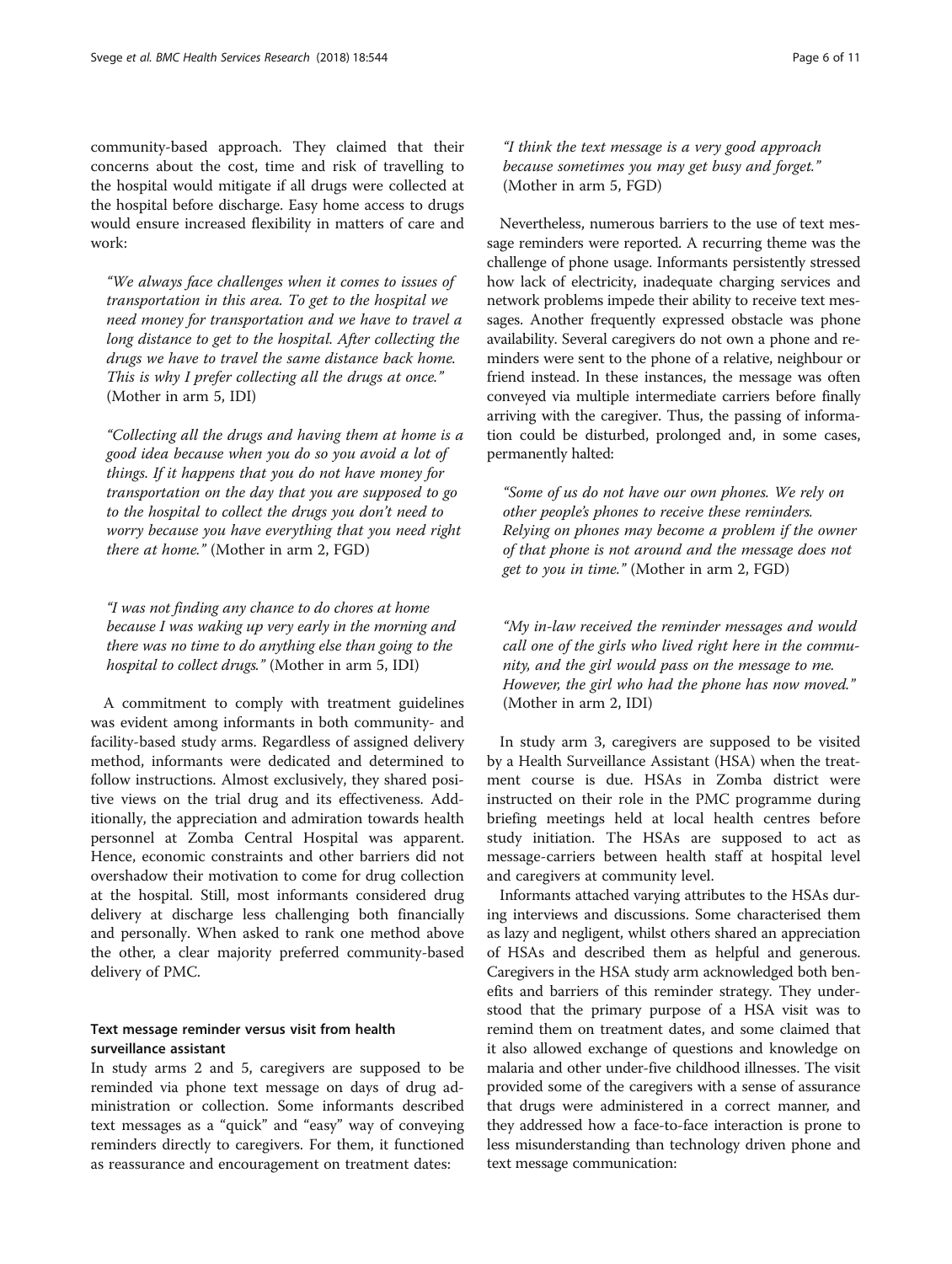"When the HSA visit and we sit together it is possible to understand each other. You and I are sitting here and if there is something I do not understand I can ask "what did you say there?" but you cannot ask that through the phone, maybe I do not have airtime to call and ask for guidance." (Mother in arm 3, FGD)

"A phone is both reliable and unreliable as well, like today they can send a message and remind me to give drugs to the child and the next day I will not be available maybe because a charger is broken or the battery is dead. There are electricity problems also and that is what we experience – so a phone is a bit hard to use and it will be better if the HSAs visit and remind us verbally." (Mother in arm 3, FGD)

Nonetheless, a widely reported barrier was the unreliability of HSAs. Many caregivers in the HSA study arm mentioned the unavailability of HSAs in their catchment area and lack of home visits by the designated HSA. While some informants reported being visited by the HSA either one or three times during the study period, most stated that they received no visits but still remembered to give medicine to their children:

"The HSA did not visit me even once. However, I gave my child the drugs according to the instructions in the book (health card) and I did not miss (…) I felt like the HSA neglected us because he did not even call me, so I just calculated the dates and numbers in my head." (Mother in arm 3, FGD)

"Since the medicine was already here, I just took it and gave it to the child considering that the HSA who is working may be busy with other things so if we are waiting to be told we will end up not giving the medicine to the child." (Mother in arm 3, IDI)

When informants across all study arms were asked to compare the two reminder strategies, the majority ranked text messages as their preferred method. They wanted reminders to be sent directly to them instead of going through a HSA:

"I would recommend the mobile phone approach because in this way the reminder will come directly to me." (Mother in arm 3, IDI)

Although many informants were positive towards the use of text message reminders, the success of this model depends on whether conditions are favourable and caregivers own well-functioning phones. In theory, text messages are

quick and efficient sources of information – but experiences from caregivers suggest that a tech-dependent reminder system in the current rural Malawian setting is difficult:

"I would prefer using the phone because it is quicker (..) but it is just that the battery on my phone has a problem so it is unreachable." (Mother in arm 3, IDI)

# Reminders versus relying on health card and memory

Every child in the trial has a national public health card where dates for PMC treatment courses are written. In study arms 1 and 4, caregivers receive verbal instructions at the hospital and are supposed to remember the dates themselves. Caregivers in these study arms repeatedly checked the health card and they often asked a spouse, relative or friend to remind them when treatment dates were approaching. Thus, they created their own reminder- and support system of people with the child's best interest at heart:

"On one of the days I nearly forgot to give the drug to the child because I was busy but my husband reminded me." (Mother in arm 4, IDI)

During IDIs and FGDs, caregivers in all five study arms were informed on the various delivery strategies and asked to compare and decide their preferred method. The great majority shared positive attitudes towards use of a health card to remember treatment dates, and a high number of informants insisted they could be self-dependent and administer drugs to their children without reminders:

"The most recommendable approach would be the one where all information is written in the health card. In that way I would always remind myself by constantly checking the dates." (Mother in arm 3, IDI)

Caregivers claimed that information in the health card was easily accessed due to its constant presence at home, and since it contains important health-related information they would usually keep it in a safe place. Many caregivers who were supposed to receive reminders reported that they would administer drugs according to health card instructions even in the absence of reminders. Hence, active use of the health card evoked an inherent sense of independence and self-reliance among caregivers:

"The health card is a good approach because when you have all the information in the health card you don't have to rely on someone to remind you about the dates. Sometimes you may wait for a text message which may never come and this becomes a problem to your child." (Mother in arm 2, FGD)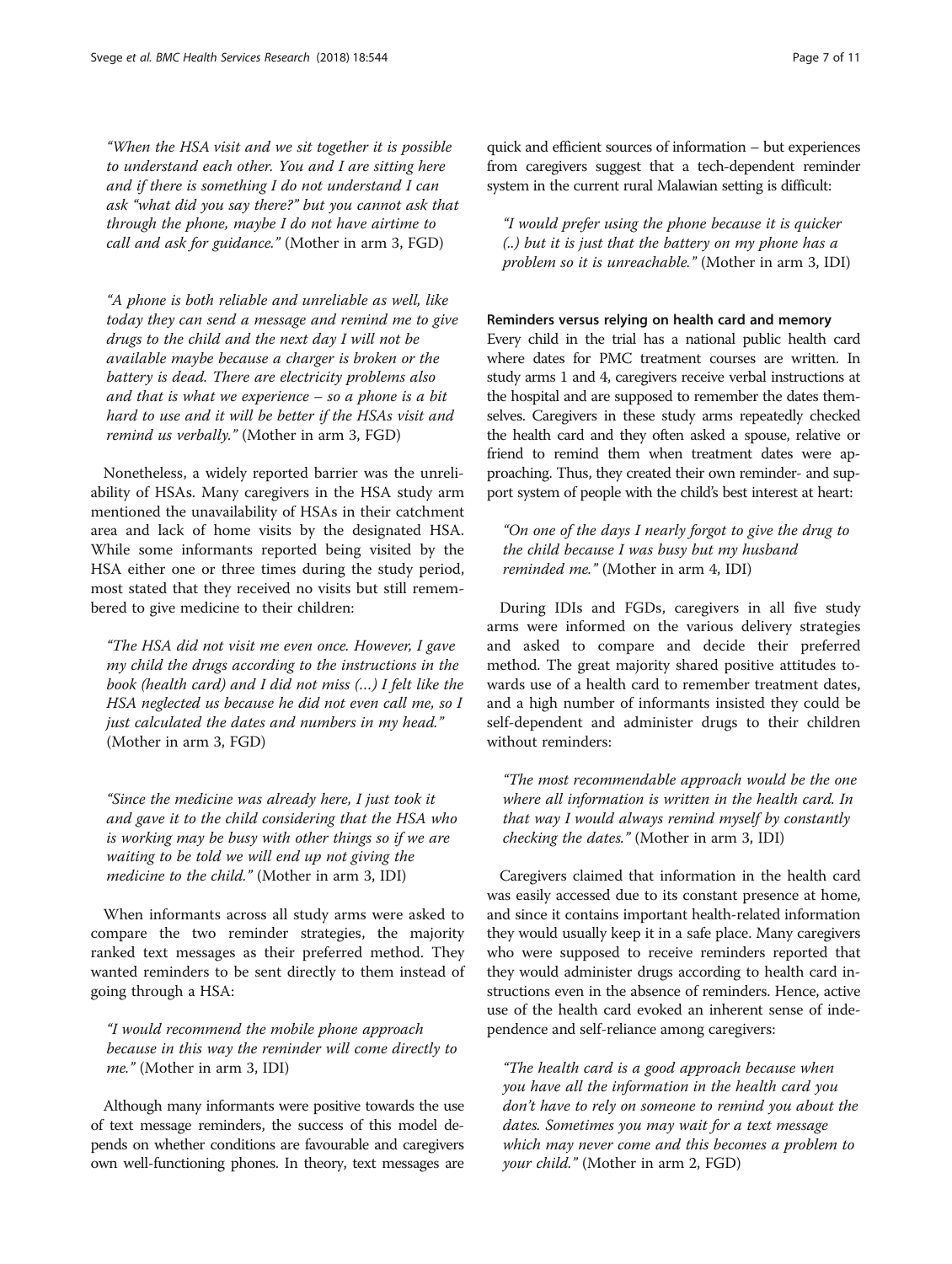A few caregivers reported low literacy as the only potential challenge to the use of health card. In their opinion, those who had never gone to school or spent a few years in primary school would have difficulties understanding content in both the health card and text messages. Nevertheless, many informants argued that it was easy for those with limited primary school education to find a family member or friend who could read the health information for them. The many positive perceptions on use of health card and memory show how caregivers want to take responsibility for the collection and administration of drugs to their children:

"I would recommend the method where I can remind myself about the time to give the drug to the child. I don't think waiting for someone to remind me would be recommendable because they may one day forget and the child will not get the drug that day (…) I can't get used to the fact that someone has to come to remind me about the dates of giving the drug to the child  $-I$  have to do that on my own." (Mother in arm 4, IDI)

"The best is to write in the book (health card) because HSAs have their own problems to think about. Maybe on the day they were supposed to remind you, they have gone for training. This means that you will not be reminded. While with the text messages – the message may be sent but at that time the phone is off and you will see it after two days. With the book (health card) you can easily refer to it anytime." (Father in arm 4, FGD)

# Self-reported compliance and views on preventive malaria treatment

A high degree of self-reported compliance was discovered among informants. Only a few stated that they missed a treatment date, and several factors might have contributed to the high level of compliance. Caregivers had recently experienced how severe anaemia detrimentally impaired the health and well-being of their children. After this experience they are familiar with the symptoms, severity and dangers of the disease, and the past event generated a feeling of fear which functioned as a driving force for treatment compliance:

"I had the memory of how my child was sick and the stage he reached. So I made it a point not to belittle the medicine, but to give them to him every day until the dosage was finished so that I could see how helpful the medicine was." (Mother in arm 1, IDI)

During enrolment to the trial, health staff instructed caregivers on drug administration and underlined the importance of following treatment guidelines. Most informants described how they would give the drugs in the morning at the same time for three consecutive days. Also, they fed their children before giving the drugs. These findings indicate that caregivers had a good understanding of information provided at the hospital. In addition, informants claimed that a facilitating factor for drug adherence was regular follow-up visits. A member of study staff visited the participant's home to do pill counts after each treatment course. The expectation of these encounters could have unrealistically enhanced treatment adherence. Thus, context and circumstances of the trial setting might have contributed to the high level of acceptance and self-reported compliance among caregivers.

Overall, informants were positive towards participation in the programme. The DHP drug was considered safe and effective due to its observed impact on the health status and well-being of study participants. Caregivers reported improvement in the health, appetite, mood, energy level and appearance of their children. When asked about potential barriers to participation, they mentioned transport costs and logistic difficulties in facility-based delivery and the risk of longtime home drug storage in community-based delivery. Consequently, some suggested storing and distributing drugs at local health facilities instead of the hospital:

"It is important that antimalarials are given to children when they have been discharged from the hospital, but they should not let the caregivers travel all the way to the hospital to collect the drug for the sake of those who live far away (…) It is better to have the drugs at the nearest health facility where they can be cared for and easily accessed." (Mother in arm 5, IDI)

Scepticism and superstition among neighbours and other village members was also reported by a few informants as complicating factors for participation:

"People should continue to give the drugs despite of what other people say. Some people insinuate that if your child is taking the antimalarial drugs it means they are HIV-positive. I did not care what people said because I knew my child needed help and the drug had nothing to do with HIV." (Mother in arm 5, IDI)

"When I went home after being discharged from the hospital, some of the people in the village told me that I had involved myself into Satanism by enrolling my child in this programme. But I took the document which I was given at the hospital and gave it to them as evidence for what I was really involved in. I also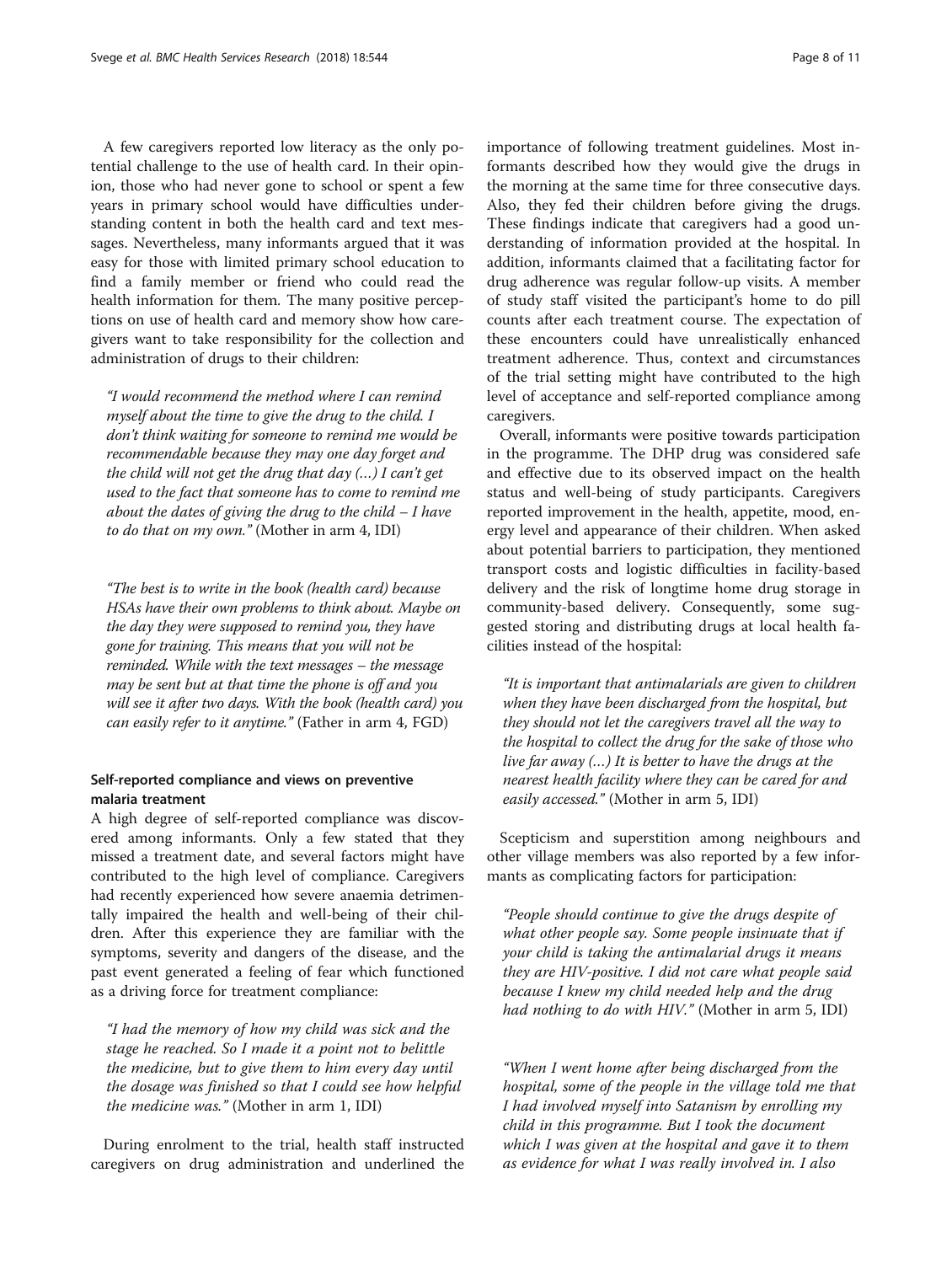explained that my child was sick and right now he was put on a dosage of antimalarial drugs so therefore I will be going to the hospital to collect the drugs." (Mother in arm 5, FGD)

In some cases, resistance among community members was rooted in limited understanding of the necessity of giving drugs to children who appeared healthy and were already discharged from the hospital:

"There are some women who are afraid to put their children on more antimalarials simply because they have already been treated at the hospital and they are doing much better. However, they do not know that this is something that can be of much help to their children." (Mother in arm 2, FGD)

After witnessing the beneficial effects of the drugs themselves, caregivers tried to abolish other people's distrust by showcasing the health improvement of their children, and by sharing their acquired knowledge on the value of preventive malaria treatment:

"I would tell other caregivers not to be discouraged if they are asked to take part in the programme (…) they should not be afraid or think that they will be given a difficult or bad medicine. All they (health staff) want is for your child to be well  $(...)$  my child was part of this and she has strength now." (Mother in arm 4, FGD)

"Since we don't know where the illness is hiding the antimalarial drugs are a good thing because they act like a shield and are really protecting the child." (Mother in arm 2, IDI)

Another suggested strategy for battling resistance, reluctance and rumours was sensitisation meetings directed by health staff or HSAs at community level. Informants stated that such meetings could increase awareness and acceptance of the programme, and several informants highlighted the importance of including village heads since they usually have great influence and authority in their respective communities. Additionally, many noted that they – as caregivers of children in the programme - should function as role models and share their experiences with other caregivers:

"I can be of help in this programme because I have been part of it so I can encourage my friends after having experienced the goodness of malaria prevention." (Mother in arm 5, IDI)

"I can help my fellow women with an orientation on how the drug should be given to the child. I would also use my situation as an example and share my experiences on how I gave this drug to my child." (Mother in arm 2, FGD)

# **Discussion**

In contrast to IPTp, IPTi and SMC (IPTc), the PMC (IPTpd) programme is directed towards a smaller population of seriously ill patients. These patients have already established connections to health staff after a recent hospital admission, and PMC is therefore perceived as a "natural" continuation or follow-up treatment and results from this qualitative study show that it is well-accepted among caregivers. Even though their children seem healthy, caregivers in the programme understand the value of giving preventive malaria drugs in the post-discharge period. The fear of reliving past experiences where their children suffered from severe malarial anaemia seems to function as a driving factor for treatment adherence. Also, caregivers share their experiences from the programme with community members and thus contribute to increased general acceptance towards PMC. Our findings support a previous study which showed high caregiver acceptance of DHP in malaria treatment of young children in Malawi [[27\]](#page-10-0).

Focus and dedication towards the programme is easily detected among caregivers and other individuals closely related to the child. Conversely, those with less emotional attachment to the child are likely to not have the same degree of interest in the child's health improvement and treatment dates. For this reason, caregivers should not depend entirely on relatives, neighbours or friends to remind them. This may pose a threat to the accuracy and timeliness of drug administration. Neither should they rely completely on a text message which they may not receive due to phone problems, or a HSA visit which they may not receive for other reasons. Depending heavily on reminders can hamper their own efforts to remember treatment dates and threaten their sense of responsibility in the programme. Enabling and blocking factors of both reminder models have been presented, and the main barrier in the HSA study arm was lack of reminder visits. This might be explained by the heavy work load of HSAs which led them to either forget or choose to not prioritise the visits. HSAs are supposed to receive a text message with instructions from study staff, and faults in this communication pathway can also explain the lack of visits. Additionally, the willingness of HSAs to adhere is possibly limited by the fact that they receive no additional remuneration for doing reminder visits.

Furthermore, we see that most caregivers prefer text message reminders rather than HSA visits. Preferably, the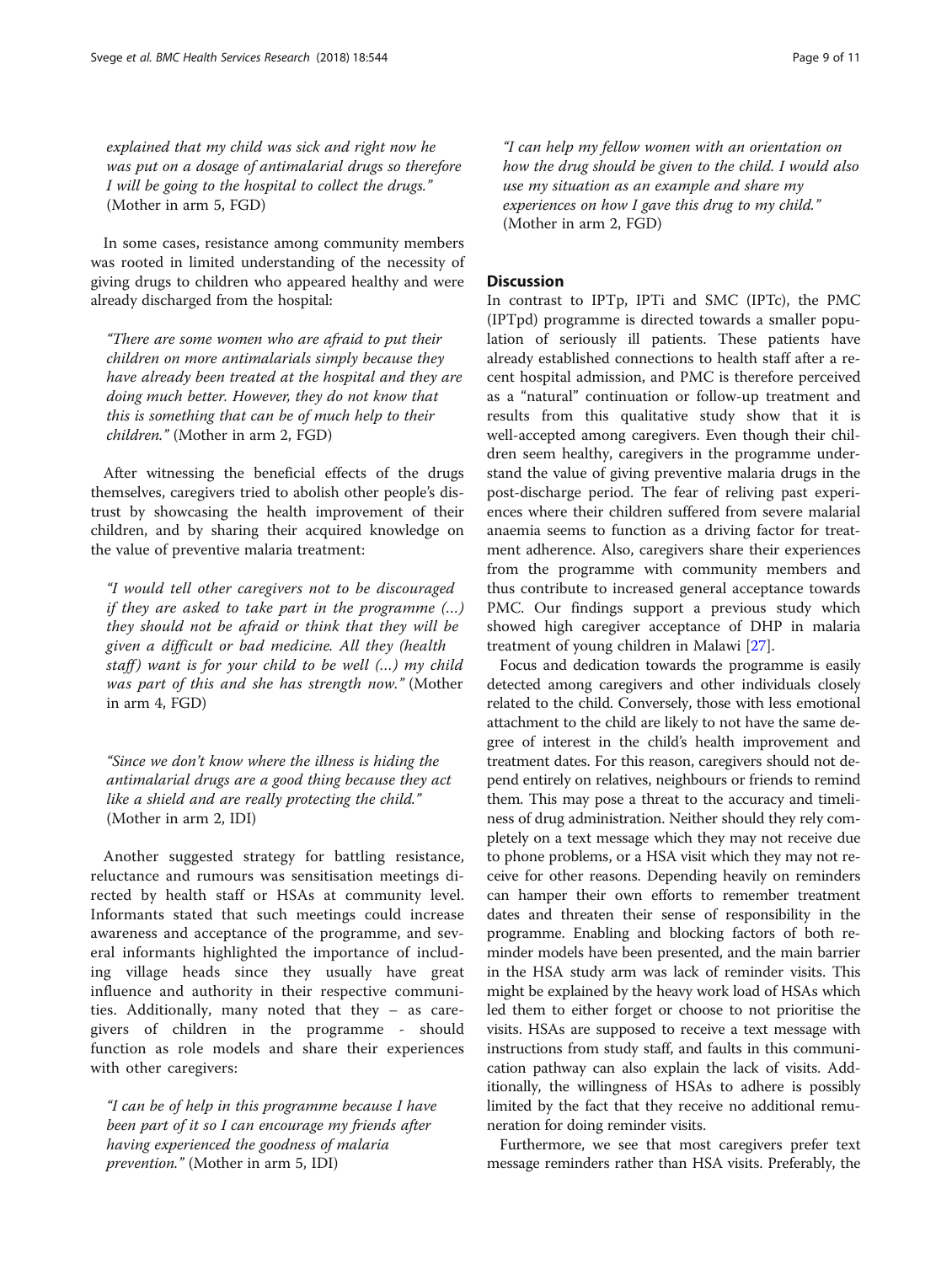reminder should be sent directly to their personal phones. If this is not possible they should live in close proximity to the substitute phone owner. Those who struggle with remembering treatment dates may find the reminder imperative, while the ones already aware of the dates regard it as a convenient confirmation of less importance. Hence, caregivers do benefit from the support of reminders - but they also benefit substantially from investing energy and effort into active use of the health card in order to remember treatment dates on their own. Our most surprising finding is the high acceptance towards exclusive use of the conventional, old-school health card with recorded treatment dates and medical history. Among informants, this card is regarded as a valuable treasure-like object that must be taken good care of.

#### Study limitations

Data collected during qualitative research interviews and discussions is prone to social desirability bias [[28](#page-10-0)]. Participants may have a desire to respond positively in order to please interviewers or secure future support from hospital staff. Also, responses might have been affected by recall bias although most caregivers had participated in the programme recently.

There was a mix of male and female participants in 3 of 5 FGDs, while most IDIs only included female caregivers. A greater inclusion of male caregivers could have expanded the range of viewpoints in the data material. The number of IDIs and FGDs conducted in each study arm was predetermined based on available time and financial resources. We did not know in advance whether a point of data saturation would be reached, but daily briefing sessions and data analysis performed during fieldwork assured us that saturation was achieved and no additional interviews were added.

The level of acceptance and awareness towards PMC may be higher in this trial compared to a non-trial setting with limited follow-up and less instructions from health staff. Our results are drawn exclusively from qualitative research interviews and discussions, and it remains to see whether findings from the main study will mirror the high degree of self-reported compliance found in this study. Other ongoing sub-studies will bring forth evidence on cost-effectiveness, drug uptake levels and clinical outcomes.

# Conclusions

Our findings reveal a high degree of acceptance towards malaria chemoprevention given as post-discharge management of children treated for severe anaemia. Receiving all drugs before discharge is perceived as more acceptable than collecting drugs for each treatment course at the hospital. Text messages are viewed as a more feasible strategy for reminding caregivers of treatment dates than visits from Health Surveillance Assistants. Nevertheless, the success of both reminder systems is challenged by complicating factors in the rural Malawian context.

Our findings indicate that the national health card is the most secure, reliable and easily accessible tool for health related information. It is viewed as the unwavering source of information on treatment dates and the majority of caregivers use it as their primary tool of reference. Exclusive use of the health card has the advantage of not adding extra costs to caregivers or the health system. In a possible future implementation of post-discharge malaria chemoprevention (PMC), caregivers should be informed on the importance of their commitment for the success of this treatment. If caregivers are conscious about their pivotal role in the programme it will strengthen their willingness and motivation to comply.

#### Abbreviations

AL: Artemether lumefantrine; DHP: Dihydroartemisinin-piperaquine; EPI: Expanded programme on immunisation; FGD: Focus group discussion; HSA: Health Surveillance Assistant; IDI: In-depth interview; IPT: Intermittent preventive treatment; IPTc: Intermittent preventive treatment in children; IPTi: Intermittent preventive treatment in infancy; IPTp: Intermittent preventive treatment in pregnancy; IPTpd: Intermittent preventive treatment post-discharge; PMC: Post-discharge malaria chemoprevention; SMC: Seasonal malaria chemoprevention; SMS: Short-message service

#### Acknowledgments

We thank caregivers for their participation; the training and research unit of excellence (TRUE) and staff at Zomba Central Hospital for their kind assistance; and Darlen Dzimwe, Charles Chiyamwaka, and Martha Chirwa for their translation and transcription work.

#### Funding

The study was funded by the Research Council of Norway through the Global Health and Vaccination Programme (GLOBVAC), project number 234487. GLOBVAC is part of the EDCTP2 programme supported by the European Union. The Council had no role in the design of the study, in the collection, analysis and interpretation of the data, or in writing and preparation of the manuscript.

#### Availability of data and materials

Data presented in this article is available upon request from authors.

#### Authors' contributions

SS contributed to the conceptualization of the sub-study presented in this paper, planned the data collection, drafted the interview guides, took ethnographic notes during all interviews and focus groups, designed the coding system, coded the interviews, and wrote the manuscript. BK took part in the planning of the data collection, contributed to the drafting of the interview guides, conducted all the interviews and focus groups, and contributed to the writing of the manuscript. BR conceptualized the overall research project, contributed to the conceptualization of the sub-study presented in this paper, contributed to the planning of the study, and contributed to the writing of the manuscript. TN is the trial manager for the PMC delivery trial in Malawi. She was responsible for implementing and conducting participant recruitment, data collection and day-to-day management of the ongoing main trial. She did quality checks of the interview transcripts and contributed to the writing of the manuscript. KM conceptualized the overall research project and contributed to the writing of the manuscript. SL conceptualized the sub-study presented in this paper, planned the data collection, contributed to the drafting of the interview guides and the design of the coding system, and contributed to the writing of the manuscript. All authors read and approved the final manuscript.